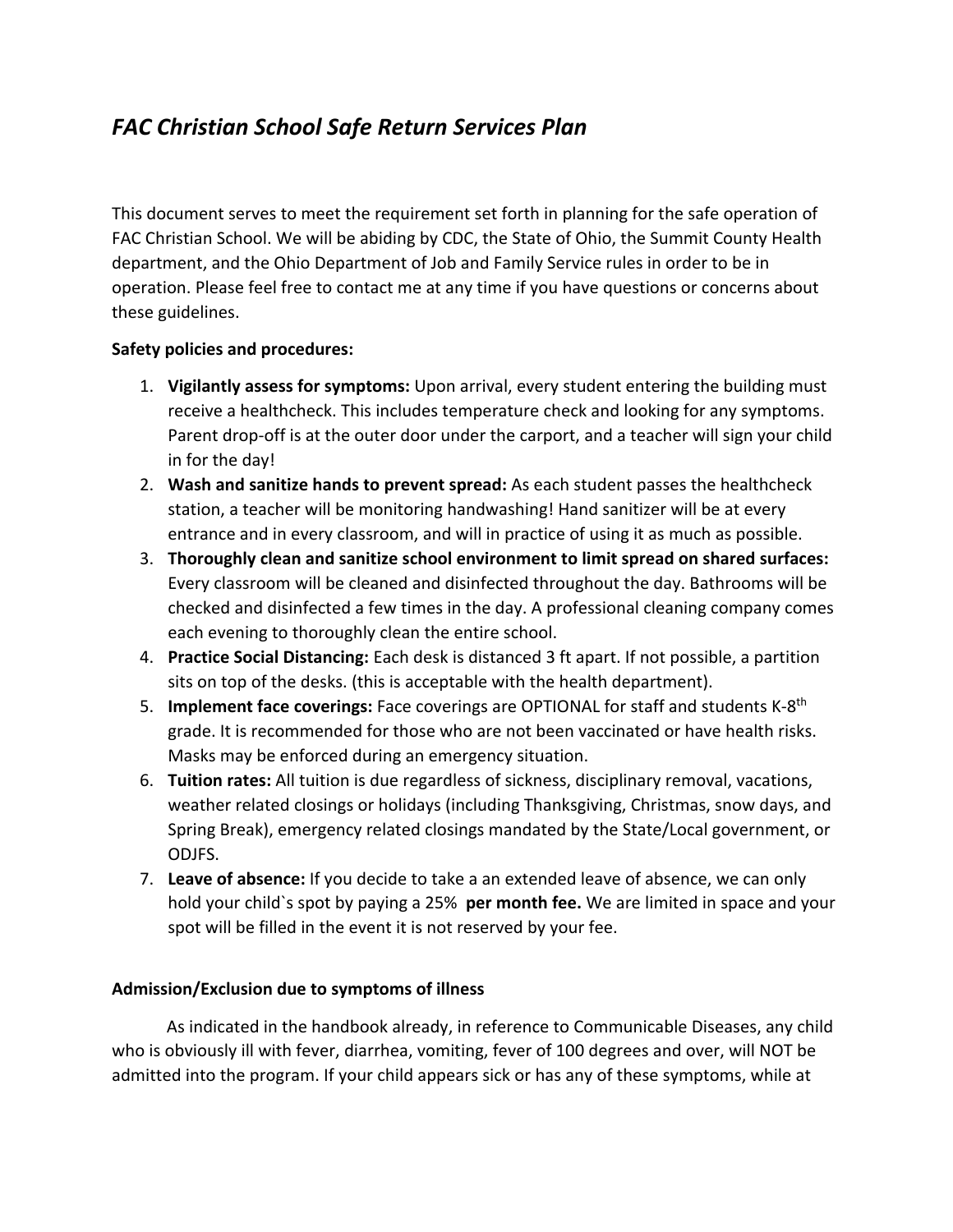school, we will notify the parent immediately and it will be necessary to pick up your child ASAP. The child will be put in isolation away from other students at the first sign of illness.

The child will be permitted to return to school when his/her temperature is normal for 24 hours WITHOUT aid of fever reducing medication. If your child must be prescribed any medication, such as antibiotics, it must be in their system for at least 24 hours before returning. In the event that your child has been sent home with one of the above health concerns, they will **not be permitted to return to school without a doctor`s note!** The doctor`s name must be written on their letter head that the child may return to school because they are no longer contagious.

If a child is showing symptoms of COVID-19, and you have been in close contact with a person or child testing positive, you are required to keep your child at home for 10 days and be completely symptom free. Administration must approve your return date!

We ask that all parents and staff make administration aware of any potential exposure immediately. A potential exposure means a household contact or having close contact within 6 ft of an individual which has been confirmed or suspected of COVID-19 for at least 10 minutes. The timeframe for having contact with an individual includes the period of 48 hours before the individual became symptomatic. If there is a positive case in a child or adult who has been present in the center, we will inform the Summit County Health Dept. and ODJFS as well as our parents.

#### **Personal belongings**

 Children may not bring any personal belongings aside from what is on the supply list and has been approved.

#### **Visitors**

Visitors will be approved by Administration. We will be allowing certain events to open up, but safety measures will be taken.

### **Parties and Celebrations**

If you wish to celebrate your child`s birthday, please check with your child`s teacher at least one week in advance so that arrangements can be made. Children may only distribute prepackaged treats as opposed to homemade.